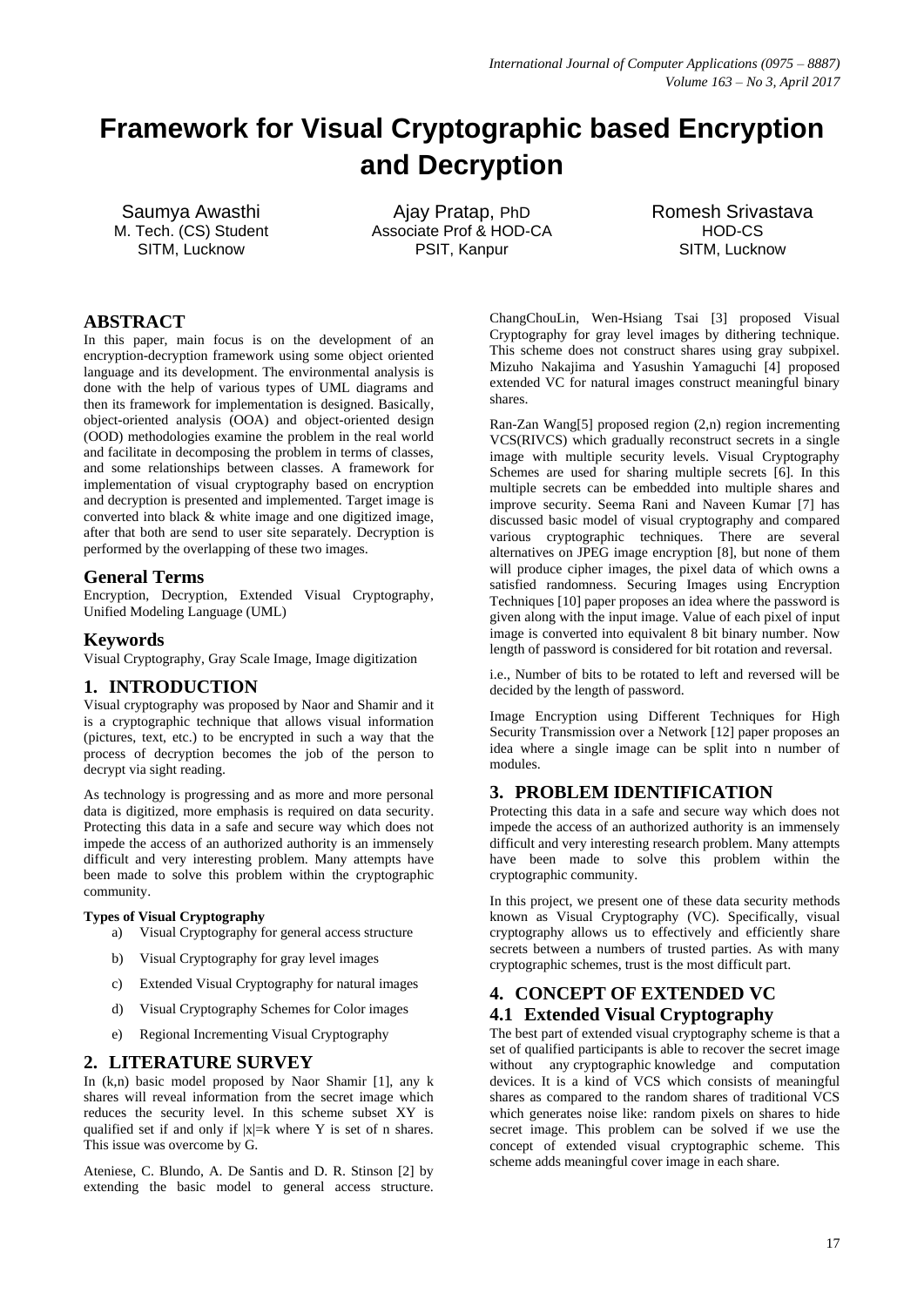# **4.2 Comparison between Visual Cryptography Schemes**

Different authors have used many different techniques for the image encryption and decryption process. Here a complete summary is presented in Table- 4.2 which discusses about the technique used, No of secret images, Image types, Ratio for pixel expansion, advantages of each technique and its limitation. This comparison helps us to think about new way of agile based development of visual cryptography product.

| <b>Author</b>                                 | <b>Technique</b>                                                                                                                                                      | No. of<br><b>Secret</b><br>Image | Image<br><b>Type</b> | <b>Pixel</b><br><b>Expansion</b> | <b>Advantages</b>                                                                                                                                       | <b>Limitations</b>                                                                       |
|-----------------------------------------------|-----------------------------------------------------------------------------------------------------------------------------------------------------------------------|----------------------------------|----------------------|----------------------------------|---------------------------------------------------------------------------------------------------------------------------------------------------------|------------------------------------------------------------------------------------------|
| Naor and<br>Shamir                            | Traditional<br><b>VC</b>                                                                                                                                              | 1                                | Binary               | 1:2                              | Provide Security<br>for<br>binary image                                                                                                                 | Does not generate<br>meaningful<br>share image                                           |
| M Nakajima<br>and<br>Yamaguchi                | <b>Extended VC</b>                                                                                                                                                    | $\mathbf{1}$                     | Gray<br>scale        | 1:2                              | Generates<br>meaningful<br>shares                                                                                                                       | Contrast loss occurs                                                                     |
| Kafri and<br>Keren                            | Random grid<br><b>VC</b>                                                                                                                                              | $\mathbf{1}$                     |                      | 1:1                              | No pixel<br>expansion                                                                                                                                   | Lower visual<br>quality                                                                  |
| Wu and<br>Chen                                | Multiple<br>secret<br>sharing VC                                                                                                                                      | $\overline{2}$                   | Binary               | 1:4                              | Image can<br>encrypt two<br>secret images<br>between two<br>shares. Rotating<br>angle is $90^\circ$                                                     | Size of the shares is<br>4 times the<br>size of the main<br>secret image.                |
| Young-<br>Chang<br>Hou and<br>Zen-<br>Yu Quan | Progressive<br><b>VC</b>                                                                                                                                              | $\mathbf{1}$                     | Color                | 1:1                              | No pixel<br>expansion                                                                                                                                   | No absolute<br>guarantee on the<br>correct<br>reconstruction of<br>the<br>original pixel |
| Wu and<br>Chang                               | Multiple<br>secret<br>sharing VC                                                                                                                                      | $\overline{2}$                   | Binary               | 1:4                              | Rotating angle is<br>invariant.                                                                                                                         | Pixel expansion is<br>more                                                               |
| Zhongmin<br>Wang,<br>Gonzalo R.<br>Arce       | Halftone VC                                                                                                                                                           | $\mathbf{1}$                     | Binary               | 1:4                              | Provide meaning<br>full<br>share images                                                                                                                 | Tradeoff between<br>pixel<br>expansion and<br>contras of<br>original image               |
| Hsu et al.<br>$[14]$                          | Shares S secrets<br>$(S \geq 2)$ using two shares                                                                                                                     | $\mathbf{2}$                     | Binary               | 1:4                              | Rolls the shares<br>in the form of<br>rings because it is<br>easy to rotate at<br>any arbitrary<br>angle.                                               | Random Share type<br>and positioning                                                     |
| Shyu et al.<br>$[15]$                         | Circular shares                                                                                                                                                       | n<br>$(n\geq 2)$                 | Binary               | 1:2n                             | Shares S secrets<br>$(S \geq 2)$ using two<br>shares. It<br>considers circular<br>shares into<br>as many chord<br>areas as the<br>number of<br>secrets. | Chord areas<br>extension                                                                 |
| Feng et al.                                   | Share m secrets in<br>two shares                                                                                                                                      | $n(n \geq 2)$                    | Binary               | 1:3n                             | Share m secrets<br>in two shares.<br>These secrets are<br>revealed at m<br>aliquot angles.                                                              | Positions and<br>the edges represent                                                     |
| Maged<br>Hamada<br>Ibrahim                    | Traditional (k, n) Visual Secret<br>Sharing Scheme<br>or (k, k) Visual Secret Sharing Scheme<br>to share k secrets without any extra<br>overheads or pixel expansion. | $\mathbf n$                      | Binary               | 1:2                              | Generalization                                                                                                                                          |                                                                                          |

#### **Table 4.1: Comparison between Different VC methods**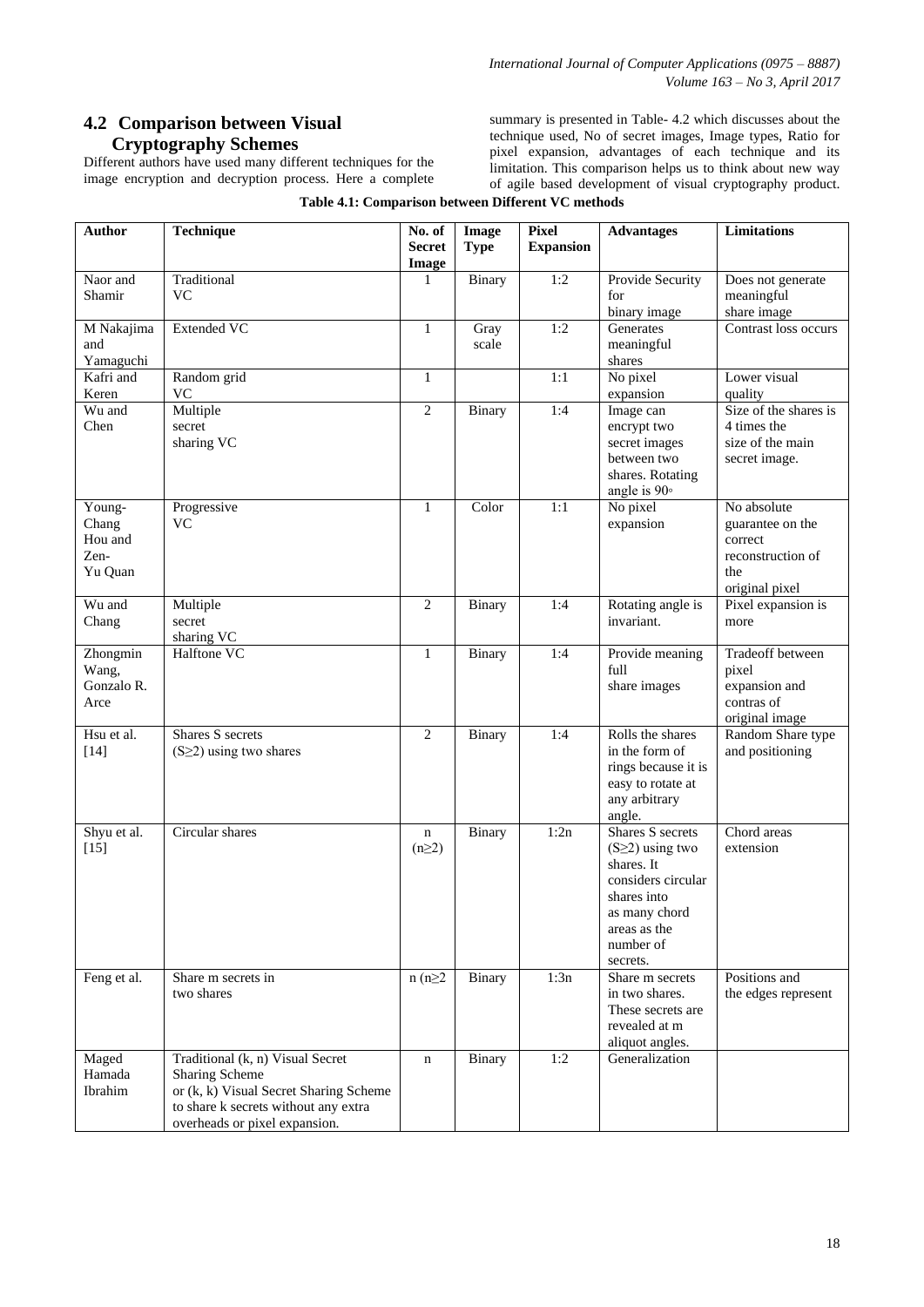### **4.3 Proposed Model**

In proposed system, secret image hide by cover image. System uses s symmetric key cryptography for security issues. To add more security to secret sharing of the image, encryption is done before creation of shares. If intruder get all the shares, since secret image itself is encrypted he or she might not get any of the information about secret image.

Lossless image compression methodology is apply before encryption for maintain more strengthen cryptography security because compressed image has less redundancy than the original image so crypta analysis is difficult. System can apply to different image format like jpeg, png etc.

// each 2x2-pixel-pack has 2 randomly set

return key;





# **4.4 Code Representation Key Generation**

pixels

| Class Crypting                                                                                   | for (int $y = 0$ ; $y <$ height; $y += 2$ ) {                                                             |  |  |  |
|--------------------------------------------------------------------------------------------------|-----------------------------------------------------------------------------------------------------------|--|--|--|
| €                                                                                                | for (int x = 0; x < width; x += 2) {                                                                      |  |  |  |
| public static BufferedImage generateKey(int width,<br>int height) $\{$                           | $\frac{1}{2}$ determine the two pixels                                                                    |  |  |  |
| width $* = 2$ ;                                                                                  | int $px1 = \text{secureRandom.nextInt}(4);$<br>int $px2 = \text{secureRandom.nextInt}(4);$                |  |  |  |
| height $* = 2$ ;                                                                                 |                                                                                                           |  |  |  |
| // generate empty key image                                                                      | while $(px1 == px2) px2 = secureRandom.nextInt(4);$                                                       |  |  |  |
| BufferedImage key $=$ new<br>BufferedImage(width, height,                                        | $\frac{1}{2}$ determine the coordinates of them                                                           |  |  |  |
| BufferedImage.TYPE_INT_ARGB);                                                                    | int $px1x = (px1 < 2)$ ? $px1 : px1 - 2$ ;                                                                |  |  |  |
| $Graphics2D keyGraphics = key.createGraphics();$                                                 | int $px1y = (px1 < 2) ? 0 : 1;$                                                                           |  |  |  |
| // fill it with a fully transparent "white"<br>(should allready be this way with TYPE INT ARGB)  | int $px2x = (px2 < 2)$ ? $px2 : px2 - 2$ ;<br>int $px2y = (px2 < 2)$ ? 0 : 1;<br>$\frac{1}{2}$ write them |  |  |  |
|                                                                                                  |                                                                                                           |  |  |  |
| keyGraphics.setColor(new Color(255, 255, 255, 0));<br>keyGraphics.fillRect(0, 0, width, height); |                                                                                                           |  |  |  |
|                                                                                                  | keyGraphics.fillRect(x + px1x, y + px1y, 1, 1);                                                           |  |  |  |
| // fill it with the random key structure                                                         | keyGraphics.fillRect(x + px2x, y + px2y, 1, 1);                                                           |  |  |  |
| keyGraphics.setColor(new Color(0, 0, 0, 255));                                                   |                                                                                                           |  |  |  |
| SecureRandom secureRandom = new SecureRandom();                                                  |                                                                                                           |  |  |  |
|                                                                                                  | keyGraphics.dispose();                                                                                    |  |  |  |